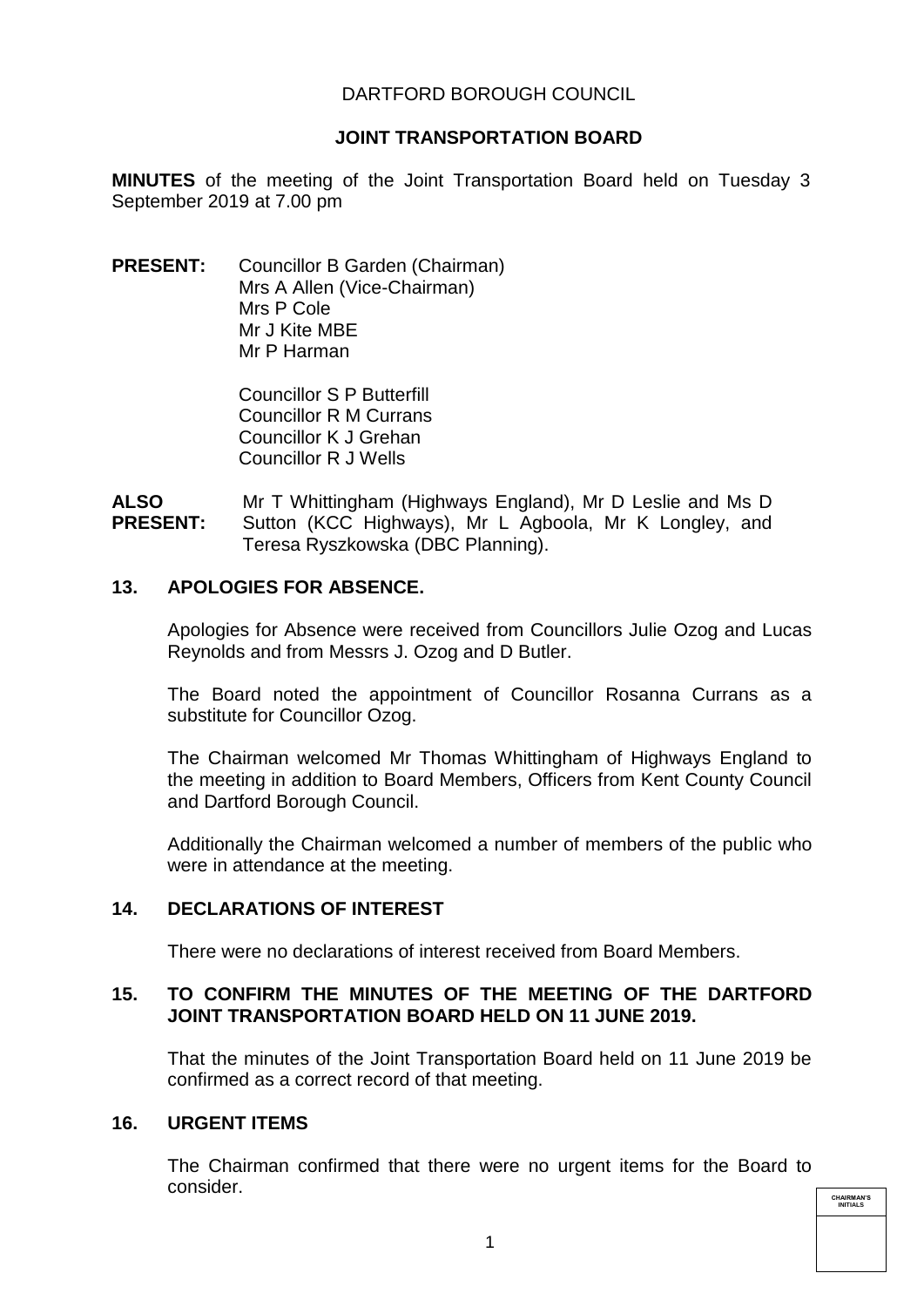## **17. MATTERS ARISING**

The Board received a report on the current position on a number of outstanding matters.

Arising from this the Chairman reported that, in regard to item 9, Kent County Council have advised that the planning permission granted to Brent School requires the drop off point to be available at the start and end of the school day and that they will advise the school accordingly and monitor the situation.

The Board noted the report.

#### **18. REFERENCES FROM OTHER COMMITTEES (IF ANY)**

It was noted that there no references from other Committees for the Board to discuss.

### **19. CONGESTION ISSUES ARISING FROM THE DARTFORD CROSSING**

The Board was reminded that at the meeting held on 11 June 2019, the Chairman had enquired about work programmed to take place surrounding the Dartford crossing, designed to alleviate traffic congestion issues.

It was noted that a sum of £10 million had been allocated for this work, and that such works were the responsibility of Highways England.

Accordingly the Chairman introduced Mr Thomas Whittingham the Highways England Route Sponsor M25 London Orbital (East) who has responsibility for works in the area.

Mr Whittingham explained that the funding identified had been devoted to the following four major work schemes in and around the crossing:

#### Junction 2 Improvements

This scheme was completed in August, and consisted of the provision of an extra lane on the northern side of the junction, improved signage and traffic signals, upgraded road markings and the installation of a red light enforcement camera. This scheme has been constructed to reduce congestion and improve safety at the junction

# **Junction 1b Improvements**

The blocking of the roundabout at this junction, which causes major disruption in the surrounding roads stretching back into Dartford Town Centre, is of major concern. The yellow boxes at the junction have been refreshed, and signing erected to deter motorists from misusing the junction.

A scheme is currently in design to install cameras to enforce the misuse of the yellow box markings. Detailed design is programmed to complete in March 2020, with construction in summer 2020.

The cameras will be monitored and enforcement carried out by Kent Police. This in itself is a unique situation outside the TfL area, as camera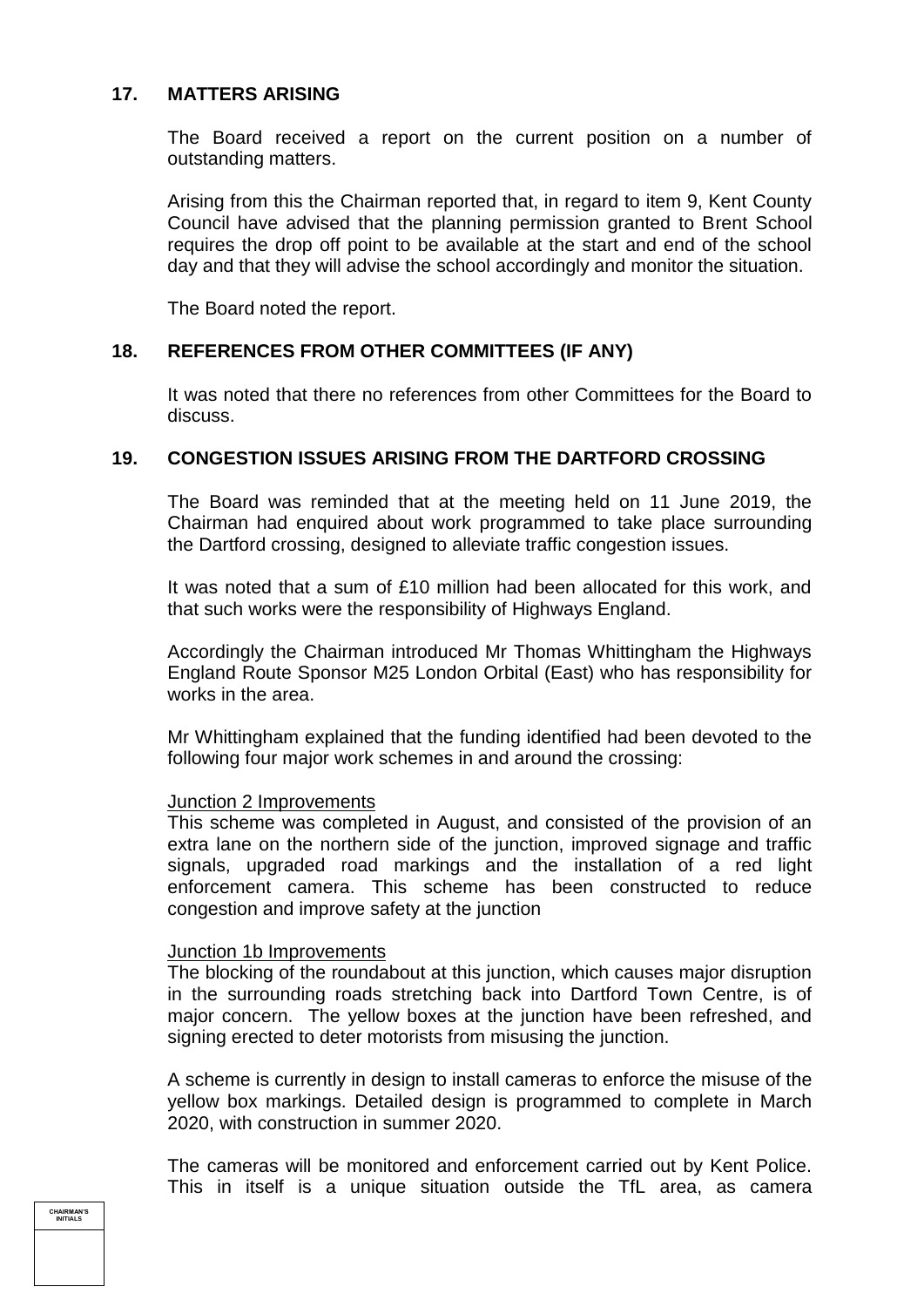### JOINT TRANSPORTATION BOARD

### TUESDAY 3 SEPTEMBER 2019

enforcement of this nature is not permitted, and special arrangements are required to facilitate this.

#### Junction 1a Improvements

The proposal is to widen the A206 westbound between the Littlebrook roundabouts from two lanes to three lanes by converting the currently isolated footpath on the overbridge. This will increase capacity at the junction and provide a dedicated lane for traffic wanting to enter the A282 northbound slip and two dedicated lanes for the westbound wanting to travel towards Dartford.

This scheme is currently in detailed design, which is programmed to be completed by March 2020. Construction funding is being bid for in 2020/21. .

#### Thurrock Approach Road

When the QE II Bridge is closed (maintenance/incidents/high wind speeds) it is necessary to divert southbound traffic through the east northbound tunnel. At present this is achieved using vehicles crossovers in the central reservation either side of the tunnels.

The crossover on the northern side of the crossing is sub-standard and only allows single lane traffic with a maximum speed of 30mph to use it when in operation. The new crossover will allow two lanes of traffic with a speed limit of 50mph to use it when in operation. This will reduce congestion at the crossing when the crossovers are in operation.

The scheme is currently in detailed design, with construction programmed for Spring/Summer 2020.

Members welcomed the presentation given by Mr Whittingham but expressed serious concern at:

- The current non enforcement of the traffic regulations on the junction 1b roundabout;
- The length of time being taken to introduce measures to alleviate congestion in Dartford;
- The difficulties encountered in making provision for camera enforcement;
- The possible provision of alternative schemes to alleviate traffic congestion;
	- a) The closure of the on slip road at junction 1b,
	- b) The attendance of Kent Police to manage traffic when congestion is at its worst,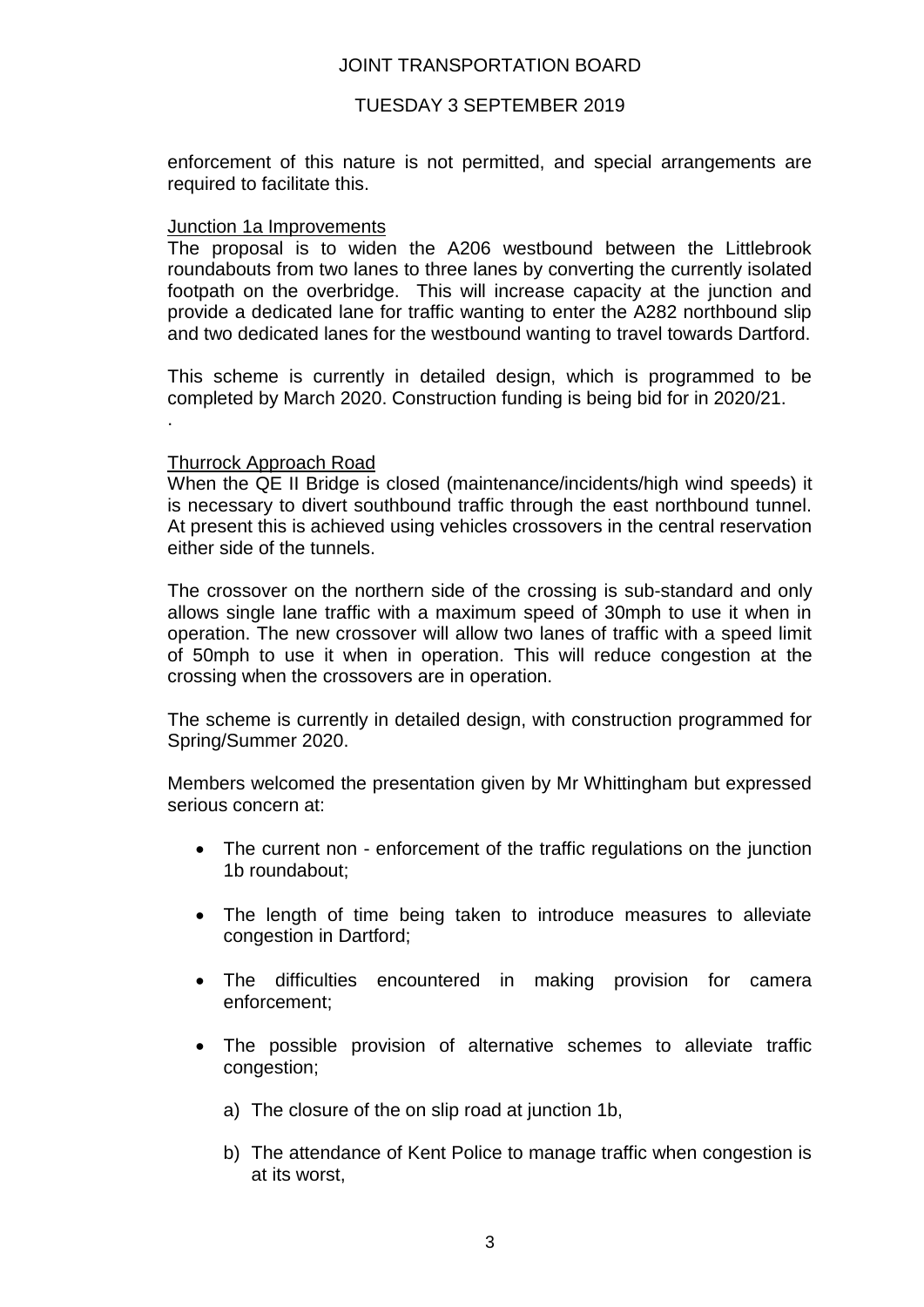- c) Additional traffic signals on the off slip road leading to the junction 1b roundabout to filter traffic,
- d) The introduction of a left turn restriction on Bob Dunn Way "Mercedes" roundabout to alleviate blocking,
- The current lack of communication about congestion issues with the public.

Mr Kite expressed particular disappointment at the length of time taken to introduce schemes and asked that Highways England liaise with him, as Leader of Dartford Council, to investigate ways to expedite the works.

Mr Whittingham undertook to report the matters raised by the Board, and members of the public, to colleagues at Highways England and agreed to respond to these and provide a progress report on the schemes to the meeting scheduled for March 2020.

The Chairman thanked Mr Whittingham for his report and the public for their contributions, and asked that he be invited to attend again in March 2020.

## **20. PROJECT PROGRESS UPDATE - DARTFORD TOWN CENTRE REGENERATION PROJECT**

The Chairman introduced Mr Keith Longley, the Dartford Town Centre Regeneration Manager, who presented the Board with an update on the progress of the first phase of the development.

Mr Longley reported on individual aspects of the scheme, parking, street scene, paving, services and security and gave a projection of when each would be completed and its probable appearance when completed.

He explained that the late commencement of work and several problems relating to existing utility services had delayed the progress of this phase of the scheme, but that generally work was progressing well.

It was noted that the first phase was now programmed to complete in January 2020 with aspects of phase 2 commencing early that year.

Mr Longley further undertook to return to the Board at the next meeting to provide details of phase two of the scheme.

The Chairman thanked Mr Longley for his presentation, and looked forward to the update on phase two of the scheme.

## **21. CONSULTATION ON CHANGES TO THE TRANSPORT FOR LONDON BUS SERVICES 428 AND 492**

The Board received a report on a proposed response to a consultation being undertaken by TfL on proposed changes to Transport for London (TfL) bus services 428 and 492 from January 2020. The consultation was due to run until 10 September 2019.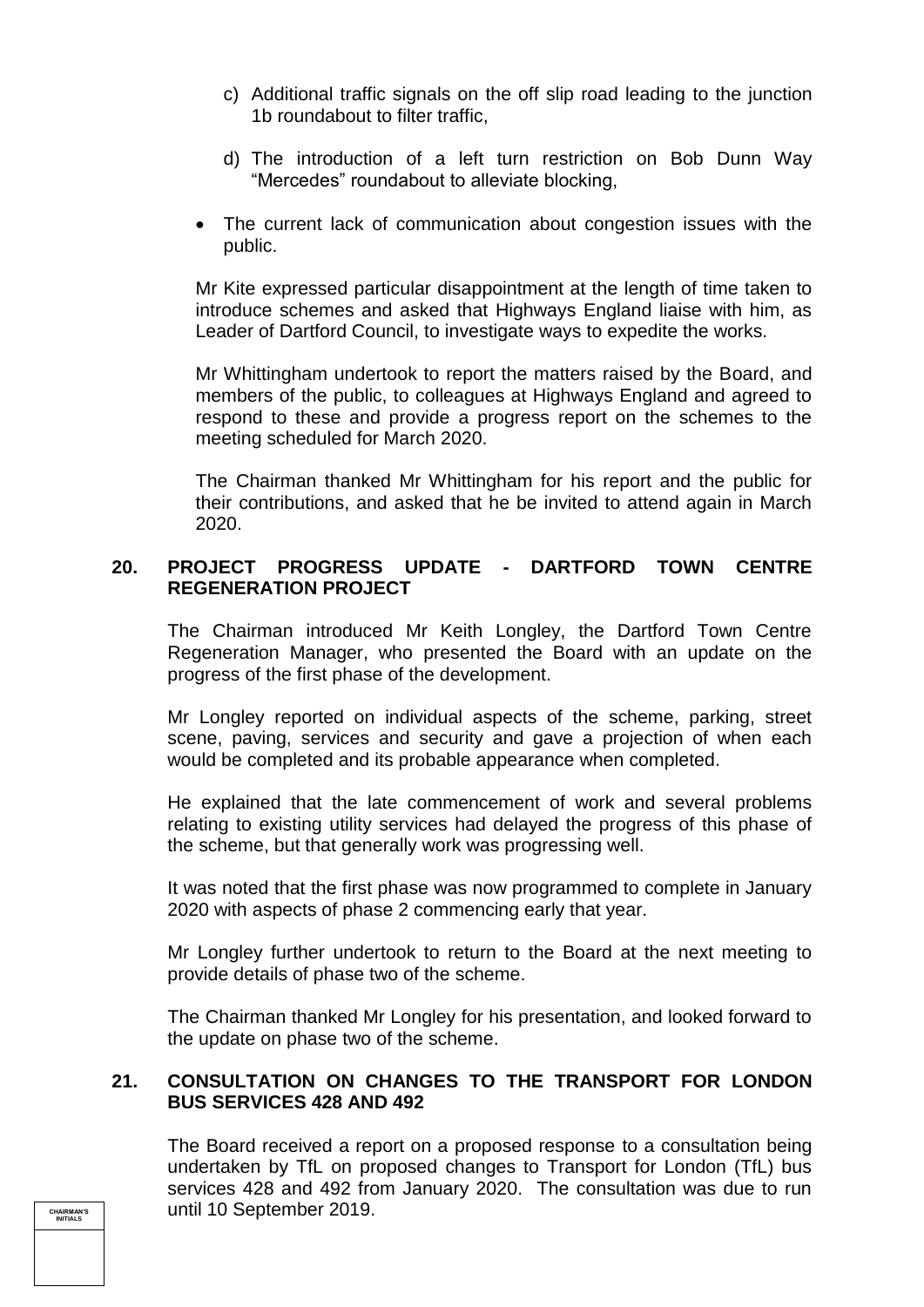## JOINT TRANSPORTATION BOARD

### TUESDAY 3 SEPTEMBER 2019

The TfL proposal would terminate the current Erith – Bluewater service (428) at Crayford with passengers transferring to the 96 to continue eastwards.

The Sidcup – Bluewater service (492) would terminate at Dartford with passengers again transferring to the route 96 to travel eastwards, or to the Arriva route 480 / 490 to reach London Road and Stone.

Members were reminded that the Council had only recently concluded discussions with (TfL) regarding the re - routing of bus services in the town centre and adjoining areas to improve traffic flows and better meet the need of some bus users, and this consultation was therefore a cause of some concern.

It was understood that TfL had taken the approach that its sole responsibility was to London's bus users. However the proposals affected users within Kent travel across the London/Kent boundary and hence had significant implications on cross-connectivity

It was also noted that whilst it might be appropriate for bus companies to examine services where they felt that there was duplication of services, this was not the case and one of the proposals for the 492 would remove an important cross border route at the same time as the new secondary school at Stone was due to open, thus disadvantaging travel from Erith / Bexley to this school as well as to Dartford schools from Stone.

Additionally it was believed that the proposed changes would result in a reduction in connectivity between certain parts of the London Borough of Bexley, including Erith and Sidcup, and the north-west part of Dartford through to Bluewater and vice-versa.

It was reported that there had been discussions with Arriva regarding the possibility of Arriva bus services covering the removed section of the 492 bus route but the Company were concerned about the commercial viability of the route.

The Board expressed concerns that the removal of the service would result:

- In increased costs for passengers arising from having to change buses in order to get to their destinations;
- In increased journey times and the safety implications for school children having to break their journeys;
- in reduced connectivity between Bexley and Dartford; and
- in a significant impact on people accessing Darent Valley Hospital both as patients and staff.

It was noted that Officers had prepared a formal objection to the proposals in respect of proposed changes to the 428 and the 492 and that this was to be considered by the Cabinet on 5 September 2019.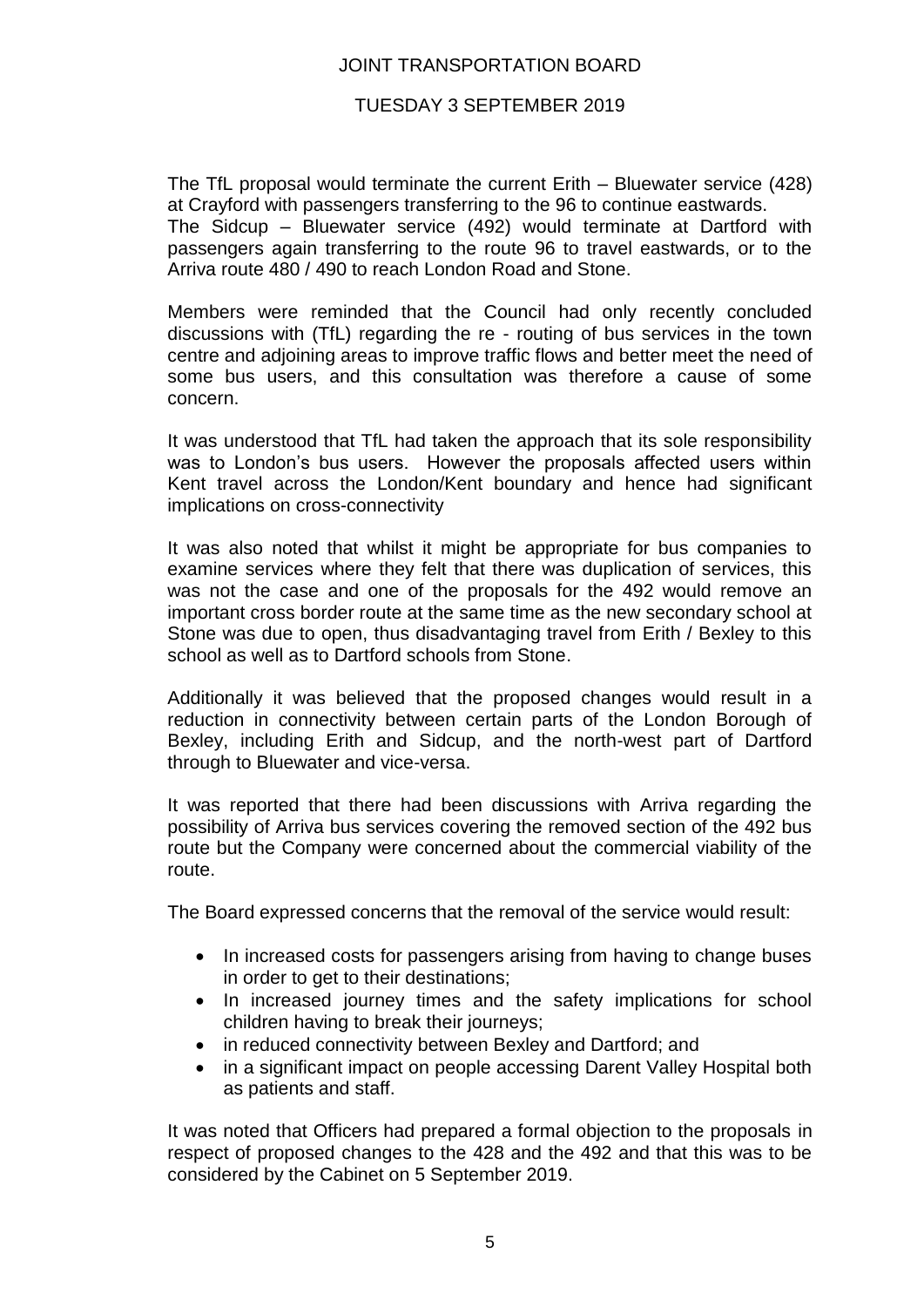Having considered the draft response the Board agreed that the concerns outlined above should be presented to the Cabinet together with the data on the numbers and proportion of patients using Darent Valley Hospital who travelled from Bexley and south London.

## **22. MANAGEMENT OF UTILITY COMPANIES AND ASSOCIATED WORKS**

The Board received a report presented by Mr Daniel Leslie, the KCC Street Works Manager for West Kent, on the management of street works which take place on the public highway by Utility companies and similar highway contractors.

It was reported that KCC operate a permit scheme for both emergency and planned works on the highway and seek to coordinate works where more than one contractor is seeking to use the highway.

It was noted that contractors can be charged fees for use of the highway and that these aim to reflect the level of disruption caused by the works, and that works are regularly inspected to ensure that safety conditions are being observed and that reinstatement is carried out correctly and to the required standard.

Members agreed to note the report.

# **23. GOVIA THAMESLINK RAILWAYS.**

The Chairman provided a brief update on the outcomes from a consultation meeting organised by Govia Thameslink, to decide upon ways to use a fund established to compensate users for recent disruptions to services.

Arising from discussions on this, the Board agreed that the following suggestions be passed to Govia Thameslink for their consideration:

- 1. Combine the Swanscombe and Greenhithe allocation to enable improved DDA access to Swanscombe Station.
- 2. Book-Swap Cabinets be installed at all stations except Dartford where one is already in planning
- 3. The installation of Water Bottle fillers on platforms
- 4. Defibrillators be installed at Stations together with associated rail staff training - with the equipment sited such that it is accessible even if the station is closed/unmanned
- 5. Additional seating be placed on platforms. In the case of Swanscombe Station, should 1 above not be feasible, seating in a more enclosed shelter then currently available, thus being more protective than current facilities.
- 6. Improved CCTV at Swanscombe Station, again dependent on 1 above not being feasible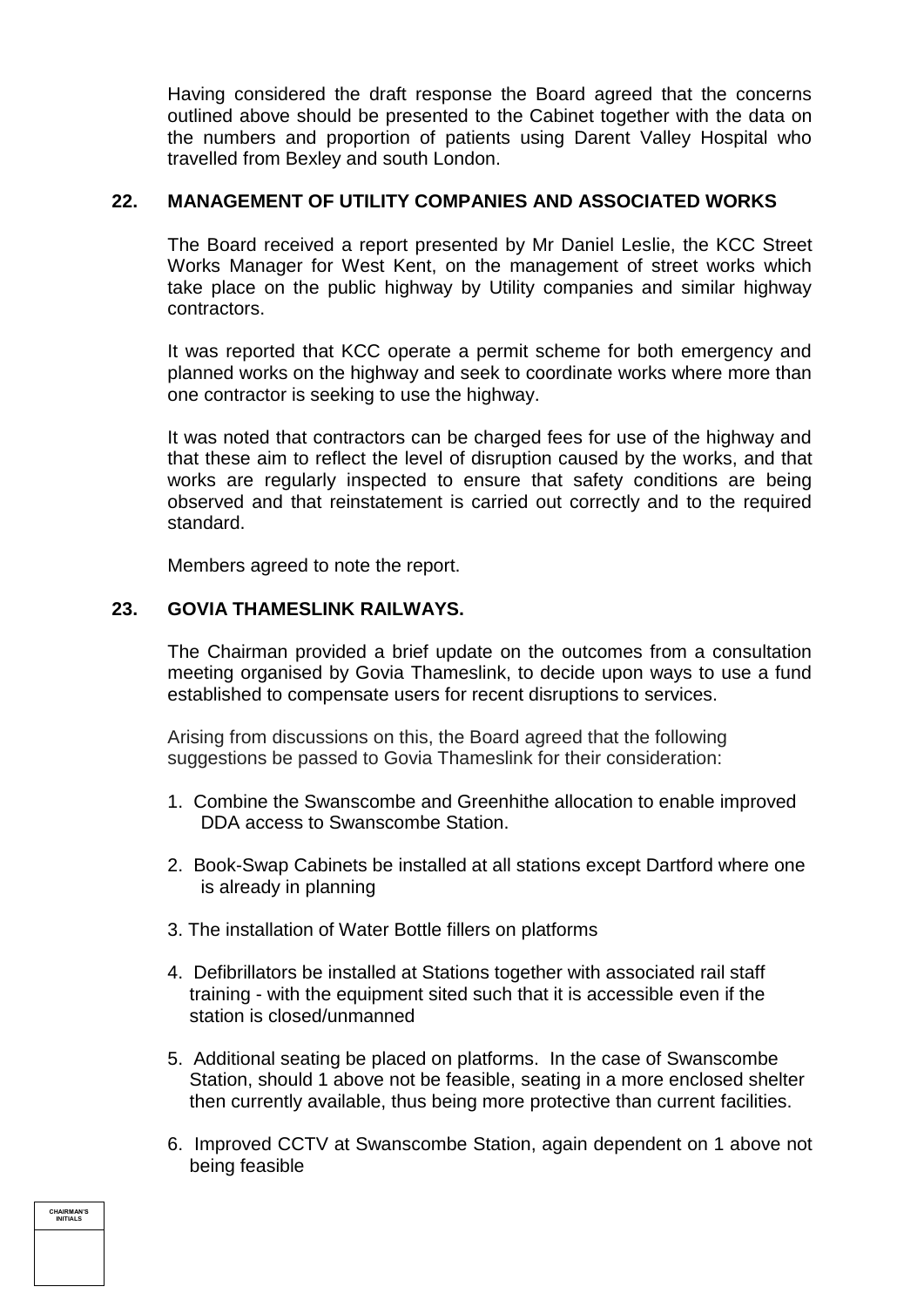### JOINT TRANSPORTATION BOARD

### TUESDAY 3 SEPTEMBER 2019

## **24. FASTRACK**

The Board was informed that there was not a report on Fastrack for this meeting.

## **25. CHAIRMAN'S UPDATE**

At the meeting of the Board held on 11 July 2019, Councillor Grehan presented information on the availability of funding for road safety works from Central Government and the number of accident black spots in the Borough, with the intent that this matter be discussed by a future meeting of the Board.

Unfortunately this intent was not recorded in the Minutes of that meeting, and the Chairman therefore agreed that he would progress the matter at this point in the meeting.

Accordingly the Board considered the information provided and noted that the sites fell under the control of Highways England, and that any application for funding should be made by them.

Accordingly the Chairman asked that the Clerk to the Board look into the process of lobbying Highways England to encourage them to apply for such funding as was available, and to inform the Board what road safety works are programmed for the areas identified.

#### **26. MEMBERS ENQUIRY ITEMS**

Members of the Board raised the following matters:

Mrs Cole raised the issue of traffic congestion and parking in the area of Hill House Road, Dartford where residents believe that that the introduction of a one way system may alleviate problems.

It was noted that for this to progress it would be necessary for a traffic survey to be undertaken and funding for this, and indeed any scheme suggested, may not be available from KCC. It was suggested that the survey could be financed from within the Member Grant Programme.

Ms Sutton undertook to discuss this with KCC colleagues.

Councillor Mrs Currans asked if KCC Officers were aware of the reasons for a survey being undertaken of resident's views on the introduction of a "no right turn" regulation at Sussex Road, at its junction with East Hill. Residents were somewhat concerned that this would cause considerable traffic problems in Sussex Road and the surrounding streets.

Ms Sutton confirmed that she was unaware of the survey and undertook to enquire of colleagues what this concerned.